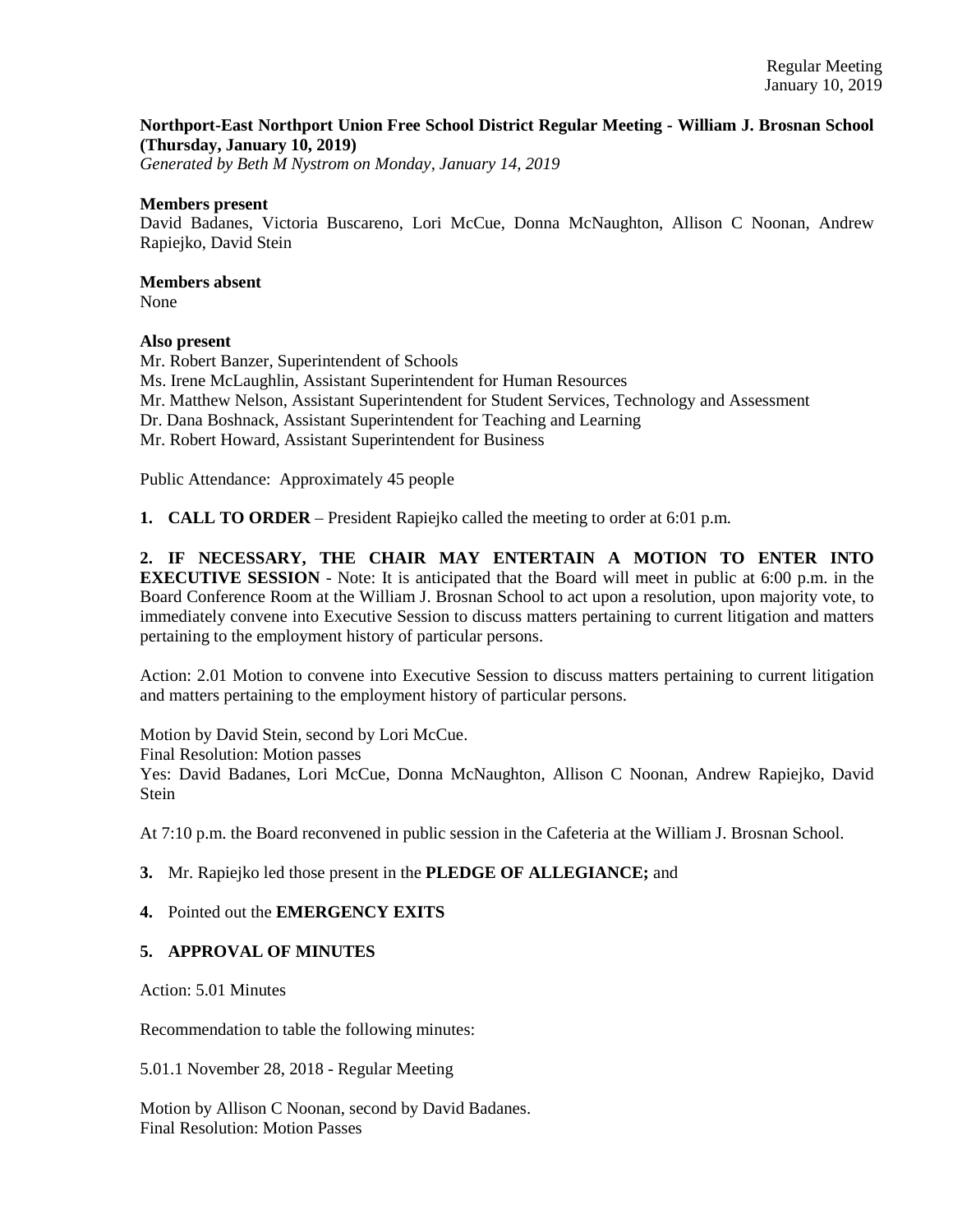Yes: Victoria Buscareno, David Badanes, Lori McCue, Donna McNaughton, Allison C Noonan, Andrew Rapiejko, David Stein

Recommendation to approve the following minutes:

5.01.2 December 13, 2018 - Regular Meeting

Motion by Allison C Noonan, second by David Badanes. Final Resolution: Motion Passes Yes: Victoria Buscareno, David Badanes, Lori McCue, Donna McNaughton, Allison C Noonan, Andrew Rapiejko, David Stein

## **6. STUDENT AND STAFF RECOGNITION/ANNOUNCEMENTS FROM THE SUPERINTENDENT OF SCHOOLS**

Presentations: 6.01 Accomplishments of Staff and Students

6.01.1 Mr. David Storch, District Chairperson for Science and Technology Education, introduced Katie Sierra, Science Department Student of the Month

Mr. Storch stated that Katie is one of the most dedicated and passionate science students the department has had the pleasure to work with as defined by her maturity, powerful intellect, love of learning, and her numerous contributions to the STEM programs. Katie is an International Baccalaureate Diploma Candidate, a National Merit Semifinalist, has taken honors scientific investigation courses, three years of science research, and is currently working toward the completion of a two year sequence in IB Physics at the High Level. In the summer of 2017, Katie earned the opportunity to work on a team marine science research project at Stony Brook University. The team earned impressive semifinalist status in the national Siemens Competition in Science, Math, and Technology, and advanced to the second round of the regional Long Island Science and Engineering Fair (LISEF). This past summer, Katie returned to Dr. Padilla's lab at Stony Brook University as a prestigious Simons Fellow where she created a model system of anthropogenic climate change and studied the effect of variability in ocean temperature and food algae concentration on the survival and growth of young blue mussels. Her research paper titles, *"The effect of multiple stressors on survivorship and growth in juvenile Mytilus edulis"*, was submitted to the national Regeneron Science Talent Search in November and will be presented at LISEF in the early spring.

Katie has been an essential contributor to many school and community extracurricular clubs and committees. She has earned a Girl Scout Gold Award for seminal work with Northport Hospice House, is an All-State harpist and flutist, a certified advanced open water scuba diver, co-president of the National Honor Society, captain of the Science Olympiads, vice-president of the Interact Club, and is a 3<sup>rd</sup> degree black belt in Jiu Jitsu. Katie has traveled to Nicaragua three times where members of Students for 60,000 rely on her Spanish language skills for translation.

Mr. Storch stated that all of Katie's accomplishments are impressive, but perhaps it is her kind hearted, caring, and always enthusiastic blend of character, confidence and modesty that truly sets her apart. Katie is a remarkable scholar and her accomplishments will serve as an inspiration to all Northport-East Northport students for many years to follow as she attends Harvard University this fall.

President Rapiejko and Superintendent Banzer congratulated Katie on her fine accomplishments and presented her with a commendation from the Board.

6.01.2 Mr. David Storch, District Chairperson for Science and Technology Education, introduced Jack Puttre, Technology and Engineering Department Student of the Month.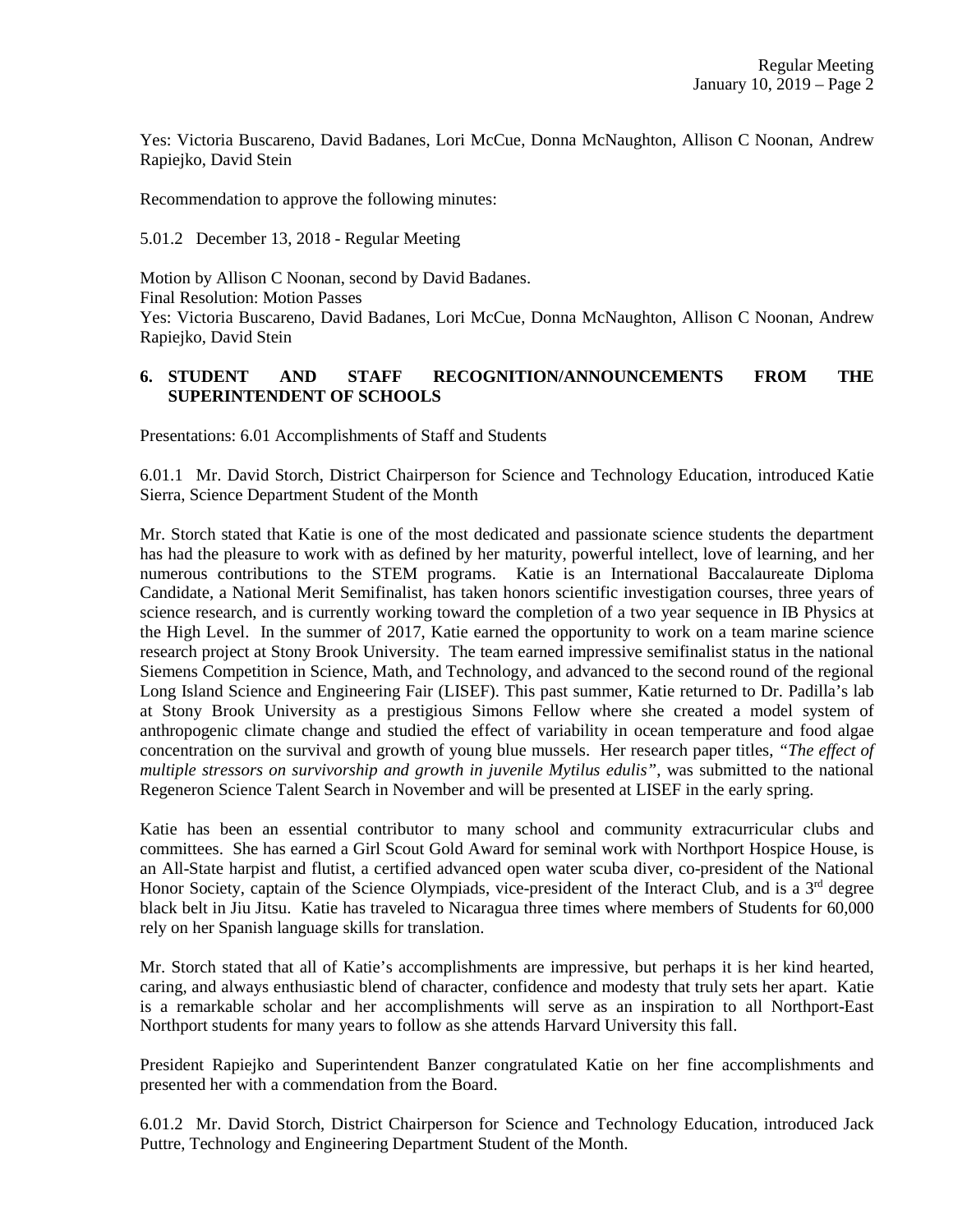Mr. Storch stated that Jack is a studious and self-motivated young man who possesses the skills and knowledge to design a better tomorrow using science, technology, engineering and mathematics (STEM). Jack has taken six technology courses as well as honors courses in science and math. His coursework in technology education includes three PLTW engineering courses, robotics, woodworking and automotive technology. He is currently challenging both AP Calculus BC and AP Physics as he considers a major in mechanical or aerospace engineering. Jack's hard work and persistence in all his STEM courses exemplify his strong work ethic and desire to succeed as a future engineer. He possesses an uncanny ability to delve deeper into problems and consider all aspect of an engineering design that others might overlook. His demonstrated leadership and problem-solving skills are invaluable resources to his classmates as they develop STEM solutions.

Jack has been a seminal member and driving force in Northport High School's Robotics Team 5099 and this year leads the team as their president. As part of his Eagle Scout project, he is currently designing and building an extensive shelving unit for the Sweet Briar Nature Center which will be used to teach children about the wonders of the natural world through hands-on activities. Jack's activities extend even further as a Junior Assistant Scout Master and Senior Patrol Leader where he has instructed younger scouts and participated in high adventure programs. In addition, Jack is an avid scout triathlon swimmer, a lifeguard during the summer, and a rank leader in the Northport High School Marching Band.

Mr. Storch stated that Jack is well-liked and respected by his peers, genuinely concerned for his fellow students, demonstrating a level of integrity that is the embodiment of a gentleman and a scholar.

President Rapiejko and Superintendent Banzer congratulated Jack on his fine accomplishments and presented him with a commendation from the Board.

6.01.3 Mr. Sean Hurley, District Chairperson for Social Studies, introduced the following participants in The American Legion Boys/Girls State Program: Maxwell Aftel, John Bravo, John Hagan, Thomas Lavin, Taylor Lindberg, Christopher Mignanelli, Kieran Weaver, Erika Ramos-Pinto, Elizabeth Starin

Information: 6.02 Upcoming Meetings

President Rapiejko reviewed the upcoming meetings of January 24<sup>th</sup>, February 7<sup>th</sup>, March 7<sup>th</sup>, March 14<sup>th</sup>, March 21<sup>st</sup> and March 29<sup>th</sup>.

Superintendent Banzer stated that many students and staff participated in fundraising over the holiday season with donations going to the community. Mr. Banzer attended the swearing-in of Senator Gaughran and stated that he is looking forward to working with him on behalf of the students and community. There are a number of advocacy events coming up where issues that are of concern will be formulated and raised. Mr. Banzer congratulated the boys and girls basketball teams on their exciting seasons and announced that the cheerleaders are going to nationals.

**7. COMMUNICATIONS** - Please Note: This is the opportunity for persons who had written letters to the Board to speak to the Board regarding the issues raised in their communications. Speakers are asked to keep their comments brief, and to speak no longer than 5 minutes.

There were no communications to the Board requiring Board action.

**8. PUBLIC COMMENT/PARTICIPATION** - Please Note: Community members are invited to share their questions, comments, or concerns with the School Board. When speaking, citizens should state their name and address for the record and limit their presentation to 5 minutes. Where possible, the Board will answer factual questions immediately. A written response may be provided when information is not available. If a response would involve discussion of Board Policy or decisions which might be of interest to citizens not present at the meeting, the Board may place the item on a future meeting agenda.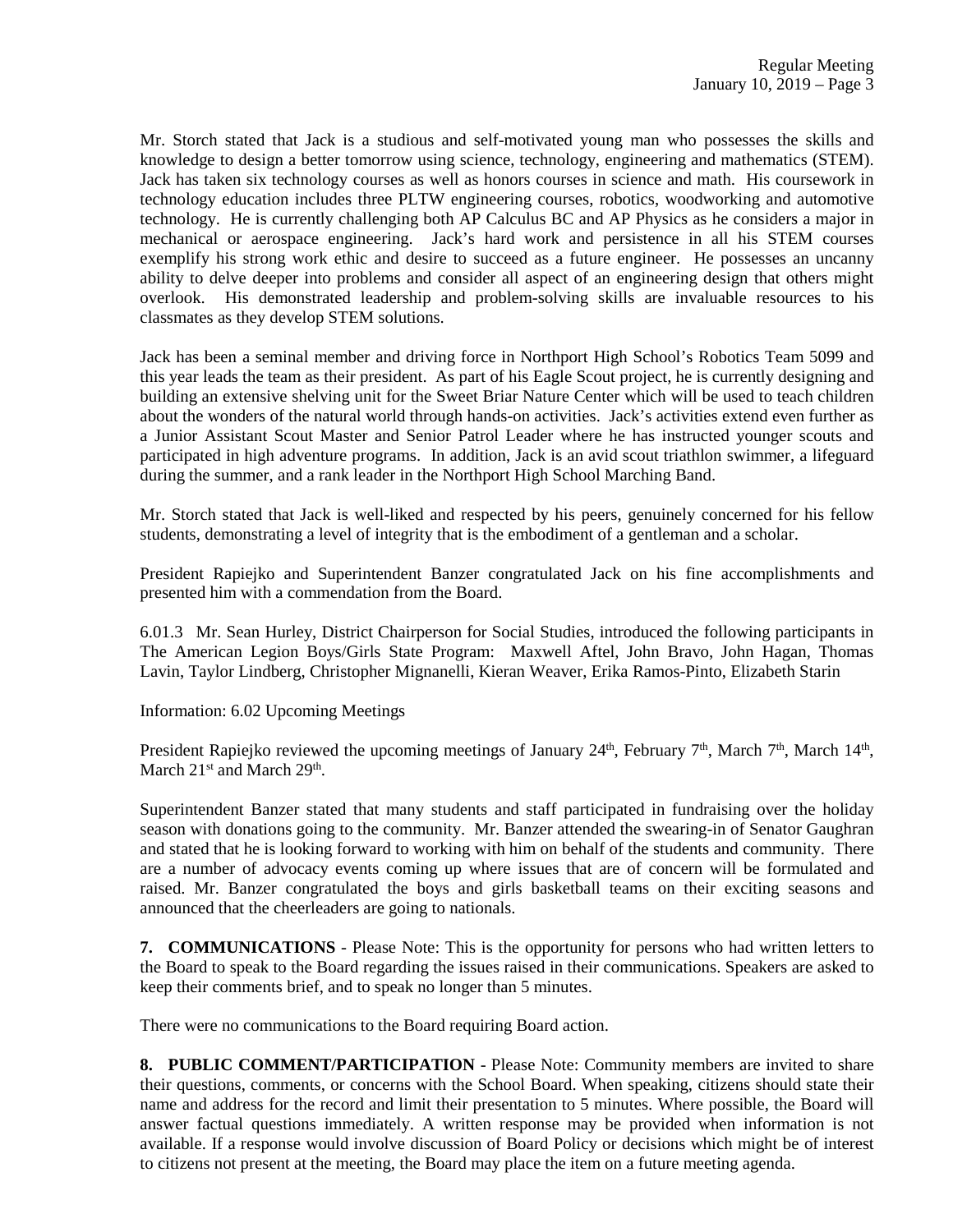| Name                         | Comment                                                                                                                                                                                                                                                                              |
|------------------------------|--------------------------------------------------------------------------------------------------------------------------------------------------------------------------------------------------------------------------------------------------------------------------------------|
| Nicole Raganella<br>Resident | Stated that she walked into Monday's basketball game with a suitcase and no one<br>questioned her about it. There was an open loading dock door and doors are being<br>left open with easy access to the building. Ms. Raganella stated that changes need<br>to be made to security. |
| Tammie Topel<br>Resident     | Asked if the Board considered live-streaming meetings and if the Board will be<br>providing the community with an update on the LIPA mediation.                                                                                                                                      |

Mr. Rapiejko stated that the Board discussed live-streaming at a meeting in the recent past. An update will be provided to the community when there is information to be given.

| Carrie DeWan | Asked if the District is in an agreement to have an SRO and what guidelines are |
|--------------|---------------------------------------------------------------------------------|
| Resident     | going to be used to assure the safety of our immigrant youth and all students.  |

Mr. Banzer stated that there has been a partnership with the Suffolk County Police Department and the Northport Village Police Department where they have assigned personnel as school resource officers. This has been happening for decades. The District does not have a SRO in the buildings.

| Hallie Brenner-Perles<br>Resident | Stated that the Suffolk County Legislation was asked to sponsor a bill to ban most<br>flavors of vape and that Phillip Morris organized vape shop owners to counter.<br>Ms. Brenner-Perles stated that everyone needs to get involved including students<br>and encouraged them to call the state senator. Asked the District to provide more<br>information on the School Resource Officers. |
|-----------------------------------|-----------------------------------------------------------------------------------------------------------------------------------------------------------------------------------------------------------------------------------------------------------------------------------------------------------------------------------------------------------------------------------------------|
| Nicole Mulholland                 | Stated that she stands behind the SRO program whole heartedly and asked not to                                                                                                                                                                                                                                                                                                                |
| Resident                          | let a single event with a lot of missing information backtrack the decision.                                                                                                                                                                                                                                                                                                                  |
| Rachel Friedman                   | Stated that she was told that the SRO was going to be in the building, in the                                                                                                                                                                                                                                                                                                                 |
| Resident                          | commons during school hours.                                                                                                                                                                                                                                                                                                                                                                  |
| Denise Schwartz                   | Stated that security is very important and it would be nothing but positive to have<br>a SRO.                                                                                                                                                                                                                                                                                                 |

### **9. SPECIAL REPORTS**

### **10. SUPERINTENDENT'S REPORT, GENERAL - FOR BOARD ACTION**

Action: 10.01 Personnel Actions Report Recommendation to approve the attached Personnel Actions Report

President Rapiejko announced the retirements of Kathryn Amundsen, Elementary Teacher; Jamie Dellaquila, Elementary Teacher; Regina Karn, Speech Teacher; Tracy Meissner, Special Education Teacher; Cynthia Porciello, Social Studies Teacher; Janice Shephard, Special Education Teacher; Stephen Taylor, Technology Teacher, Christina Pulaski, Director of Special Education.

Motion by Donna McNaughton, second by Lori McCue. Final Resolution: Motion Passes Yes: Victoria Buscareno, David Badanes, Lori McCue, Donna McNaughton, Allison C Noonan, Andrew Rapiejko, David Stein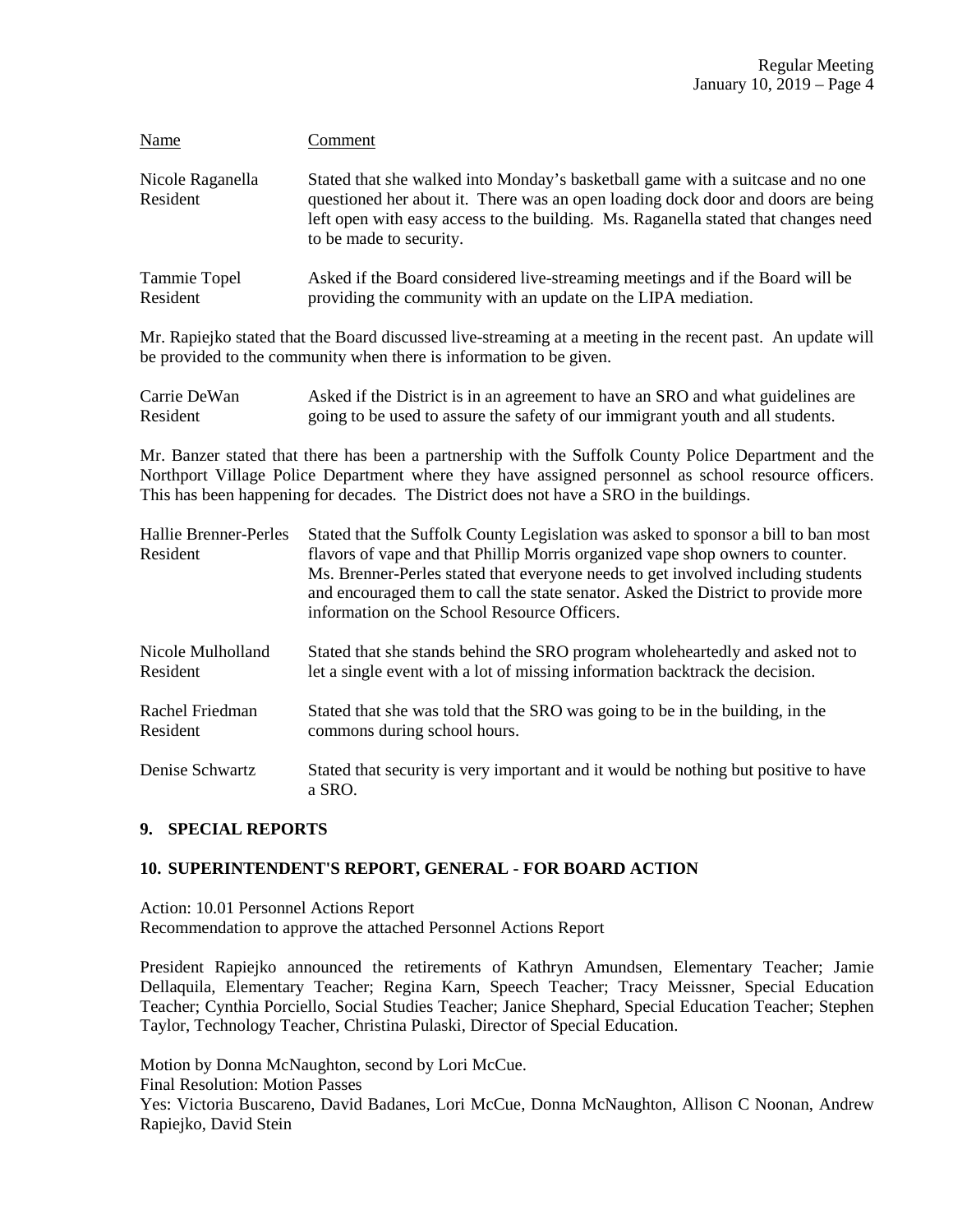Action: 10.02 Schedule J - Committee on Special Education Recommendation to approve Schedule J - Committee on Special Education

Motion by Donna McNaughton, second by Lori McCue. Final Resolution: Motion Passes Yes: Victoria Buscareno, David Badanes, Lori McCue, Donna McNaughton, Allison C Noonan, Andrew Rapiejko, David Stein

Action: 10.03 Overnight Travel with Students Recommendation to approve a request for overnight travel with students:

10.03.1 Charleston, WV, February 15 - 21, 2019 10.03.2 Gettysburg, PA, May 22 - 23, 2019

Motion by Donna McNaughton, second by Lori McCue. Final Resolution: Motion Passes Yes: Victoria Buscareno, David Badanes, Lori McCue, Donna McNaughton, Allison C Noonan, Andrew Rapiejko, David Stein

Action: 10.04 School Breakfast Program Survey Recommendation to authorize the administration to survey the community to determine the extent of need for a school breakfast program for the 2019-2020 school year

Motion by Donna McNaughton, second by Lori McCue. Final Resolution: Motion Passes Yes: Victoria Buscareno, David Badanes, Lori McCue, Donna McNaughton, Allison C Noonan, Andrew Rapiejko, David Stein

### **11. SUPERINTENDENT'S REPORT, FINANCIAL - FOR BOARD ACTION**

Action: 11.01 BIDS Recommendation to take specified action on the following BIDS:

BUILDINGS AND GROUNDS 11.01.1 AWARD - Bond Phase II Re-Bid 11.02.3 AWARD - 2016.17 Capital Improvement Program

TRANSPORTATION

11.01.3 AWARD: Transportation for District Students with Disabilities and District Students Attending Out-of-District Schools

Motion by Donna McNaughton, second by Victoria Buscareno. Final Resolution: Motion Passes Yes: Victoria Buscareno, David Badanes, Lori McCue, Donna McNaughton, Allison C Noonan, Andrew Rapiejko, David Stein

Action: 11.02 Northport Middle School Student Activity Donation - Greenkill Recommendation to approve the following resolution:

 "BE IT RESOLVED, that the Board of Education hereby gratefully accepts a donation of \$2,400 from the Northport Middle School Student Activity Account, for the purposes of nursing services for students attending the trip to Greenkill Outdoor Education Center February 27 - March 1, 2019 and increase the 2018-2019 budget code A2020.4010.23.2802 by \$2,400 for this purpose.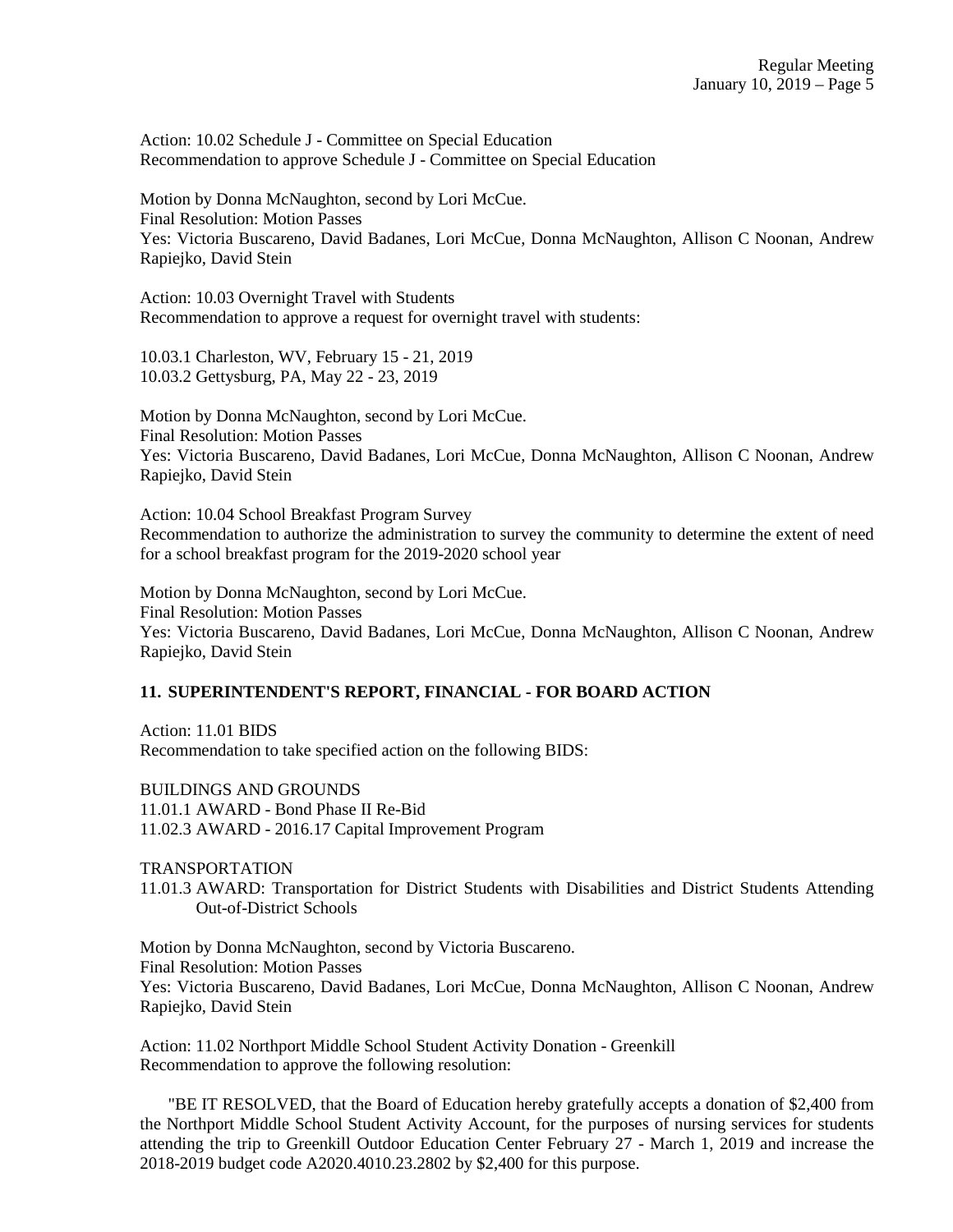BE IT RESOLVED, that the Board of Education hereby approves an increase in the revenue code A2705 of the 2018-2019 budget by \$2,400 with the understanding that this increase in revenue is the result of donations from the Northport Middle School Student Activity Account."

Motion by Donna McNaughton, second by Victoria Buscareno. Final Resolution: Motion Passes Yes: Victoria Buscareno, David Badanes, Lori McCue, Donna McNaughton, Allison C Noonan, Andrew Rapiejko, David Stein

Action: 11.03 Urban Studies Field Trip Donation Recommendation to approve the following resolution:

 "BE IT RESOLVED, that the Board of Education hereby gratefully accepts a donation of \$1,065 from Northport-East Northport residents for the purpose of covering the cost of transportation for the Northport High School Urban Studies class field trip on December 18, 2018, and increase the 2018-2019 budget code A2110.4161.30.2903 by \$1,065 for this purpose.

 "BE IT RESOLVED, that the Board of Education hereby approves an increase in the revenue code A2705 of the 2018-2019 budget by \$1,065 with the understanding that this increase in revenue is the result of donations from Northport-East Northport residents."

Motion by Donna McNaughton, second by Victoria Buscareno. Final Resolution: Motion Passes Yes: Victoria Buscareno, David Badanes, Lori McCue, Donna McNaughton, Allison C Noonan, Andrew Rapiejko, David Stein

Action: 11.04 Urban Studies Field Trip Donation Recommendation to approve the following resolution:

 "BE IT RESOLVED, that the Board of Education hereby gratefully accepts a donation of \$795 from Northport-East Northport residents for the purposes of covering the cost of transportation for the Northport High School Urban Studies class field trip on December 5, 2018, and increase the 2018-2019 budget code A2110.4161.30.2903 by \$795 for this purpose.

 BE IT RESOLVED, that the Board of Education hereby approves an increase in the revenue code A2705 of the 2018-2019 budget by \$795 with the understanding that this increase in revenue is the result of donations from Northport-East Northport residents."

Motion by Donna McNaughton, second by Victoria Buscareno.

Final Resolution: Motion Passes

Yes: Victoria Buscareno, David Badanes, Lori McCue, Donna McNaughton, Allison C Noonan, Andrew Rapiejko, David Stein

Action: 11.05 Google Foundational Professional Development Donation Recommendation to approve the following resolution:

 "WHEREAS, Google, Inc. has offered to donate a professional development program entitled "Foundational Professional Development" at an estimated value of \$3,500.00; and

WHEREAS the School District desires to accept Google, Inc.'s donation.

 NOW, THEREFORE, BE IT RESOLVED that the School District, without consideration, accepts the gift of the Foundational Professional Development from Google, Inc."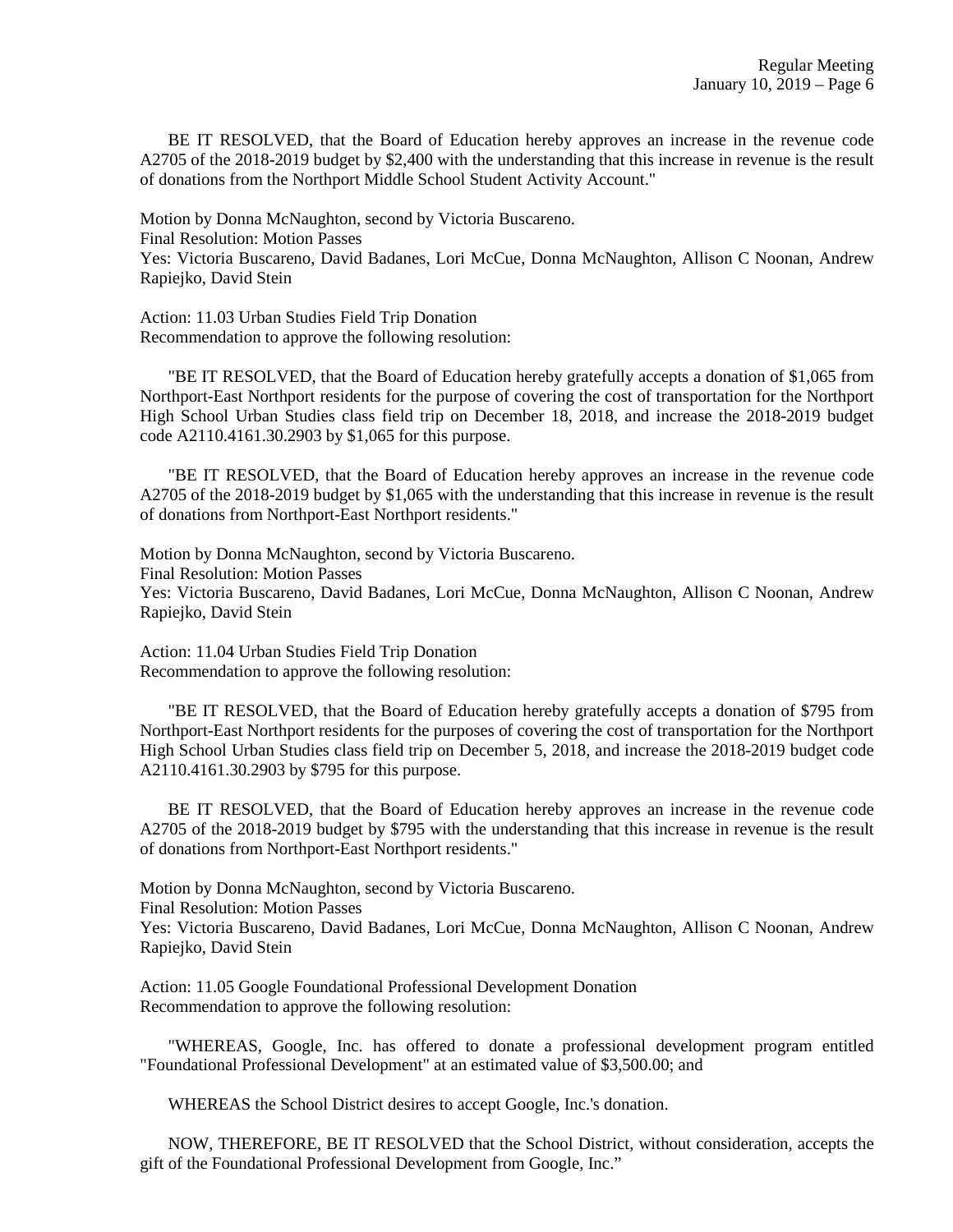Motion by Donna McNaughton, second by Victoria Buscareno. Final Resolution: Motion Passes Yes: Victoria Buscareno, David Badanes, Lori McCue, Donna McNaughton, Allison C Noonan, Andrew Rapiejko, David Stein

Action: 11.06 DLG Music Inc.

Recommendation to approve a Supplementary Education Services Agreement between the Northport-East Northport Union Free School District and DLG Music Inc for Piano Accompanist for Winter and Spring rehearsals and concerts in the amount of \$460 (DAS)

Motion by Donna McNaughton, second by Victoria Buscareno. Final Resolution: Motion Passes Yes: Victoria Buscareno, David Badanes, Lori McCue, Donna McNaughton, Allison C Noonan, Andrew Rapiejko, David Stein

Action: 11.07 Limb Possible LLC

Recommendation to approve a Supplementary Education Services Agreement between the Northport-East Northport Union Free School District and Limb Possible LLC for Youth Motivational Assemblies in an amount not to exceed \$1,700.00 (NMS)

Motion by Donna McNaughton, second by Victoria Buscareno. Final Resolution: Motion Passes Yes: Victoria Buscareno, David Badanes, Lori McCue, Donna McNaughton, Allison C Noonan, Andrew Rapiejko, David Stein

Action: 11.08 SCOPE Education Services Recommendation to approve an Addendum to the 2018-2019 License Agreement between the Board of Education of the Northport-East Northport Union Free School District and SCOPE Education Services

Motion by Donna McNaughton, second by Victoria Buscareno. Final Resolution: Motion Passes Yes: Victoria Buscareno, David Badanes, Lori McCue, Donna McNaughton, Allison C Noonan, Andrew Rapiejko, David Stein

Action: 11.09 Change Order Recommendation to approve the following Change Order:

11.09.1 Change Order No. 1, Performance Contract dated November 4, 2013 between Johnson Controls, Inc. and the Northport-East Northport Union Free School District, deduct \$44,121.00

Motion by Donna McNaughton, second by Victoria Buscareno. Final Resolution: Motion Passes Yes: Victoria Buscareno, David Badanes, Lori McCue, Donna McNaughton, Allison C Noonan, Andrew Rapiejko, David Stein

Action: 11.10 Health Service Contracts

Recommendation to authorize the Board President to sign contracts with the following school district to provide health services for Northport-East Northport students attending school in that district during the 2018-2019 school year:

11.10.1 West Islip Union Free School District, nine (9) students attending St. John the Baptist @ \$895.96, totaling \$8,063.64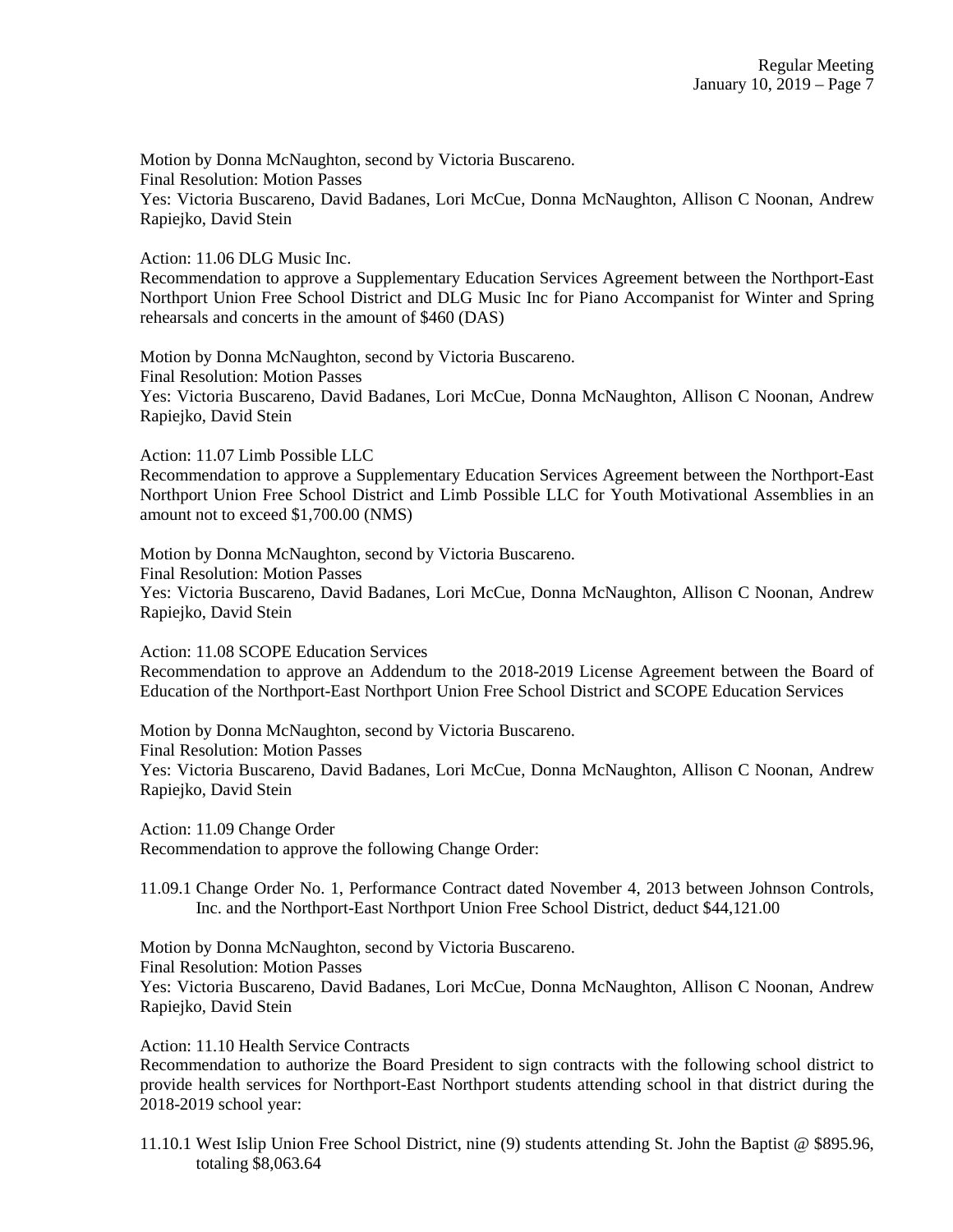Motion by Donna McNaughton, second by Victoria Buscareno. Final Resolution: Motion Passes Yes: Victoria Buscareno, David Badanes, Lori McCue, Donna McNaughton, Allison C Noonan, Andrew Rapiejko, David Stein

Action: 11.11 SCO Family Services/Madonna Heights Recommendation to approve a 2018-2019 Agreement between the Northport-East Northport Union Free School District and SCO Family Services/Madonna Heights (Spec. Ed.)

Motion by Donna McNaughton, second by Victoria Buscareno. Final Resolution: Motion Passes Yes: Victoria Buscareno, David Badanes, Lori McCue, Donna McNaughton, Allison C Noonan, Andrew Rapiejko, David Stein

Action: 11.12 John W Engeman Theater at Northport Recommendation to approve Riders to Agreements between the Board of Education of the Northport-East Northport Union Free School District and the John W. Engeman Theater at Northport (Contract No. PR69994718 and PR69996688) (NAS)

Motion by Donna McNaughton, second by Victoria Buscareno. Final Resolution: Motion Passes Yes: Victoria Buscareno, David Badanes, Lori McCue, Donna McNaughton, Allison C Noonan, Andrew Rapiejko, David Stein

Action: 11.13 Claims Auditor's Report Recommendation to approve the Claims Auditor's Report for Warrants and Schedule of Claims for payments dated:

November 2, 2018 (Payroll Trust & Agency Warrant), November 15, 2018 (Accounts Payable Warrant), November 16, 2018 (Payroll Trust & Agency Warrant), November 30, 2018 (Payroll Trust & Agency Warrant), November 30, 2018 (Accounts Payable Warrant), November 2018 (Claims Audit Report)

Motion by Donna McNaughton, second by Victoria Buscareno. Final Resolution: Motion Passes Yes: Victoria Buscareno, David Badanes, Lori McCue, Donna McNaughton, Allison C Noonan, Andrew Rapiejko, David Stein

Action: 11.14 Claims Auditor's Report - Payroll Audit Recommendation to approve the Claims Auditor's Report - Payroll Audit for the Payroll Distribution/Audit dated November 2, 2018 (Norwood Avenue Elementary School)

Motion by Donna McNaughton, second by Victoria Buscareno. Final Resolution: Motion Passes Yes: Victoria Buscareno, David Badanes, Lori McCue, Donna McNaughton, Allison C Noonan, Andrew Rapiejko, David Stein

Action: 11.15 Transfer of General Fund Appropriations Recommendation to approve Transfer of General Fund Appropriations in the 2018-2019 Fiscal Year (\$130,759.00)

Motion by Donna McNaughton, second by Victoria Buscareno. Final Resolution: Motion Passes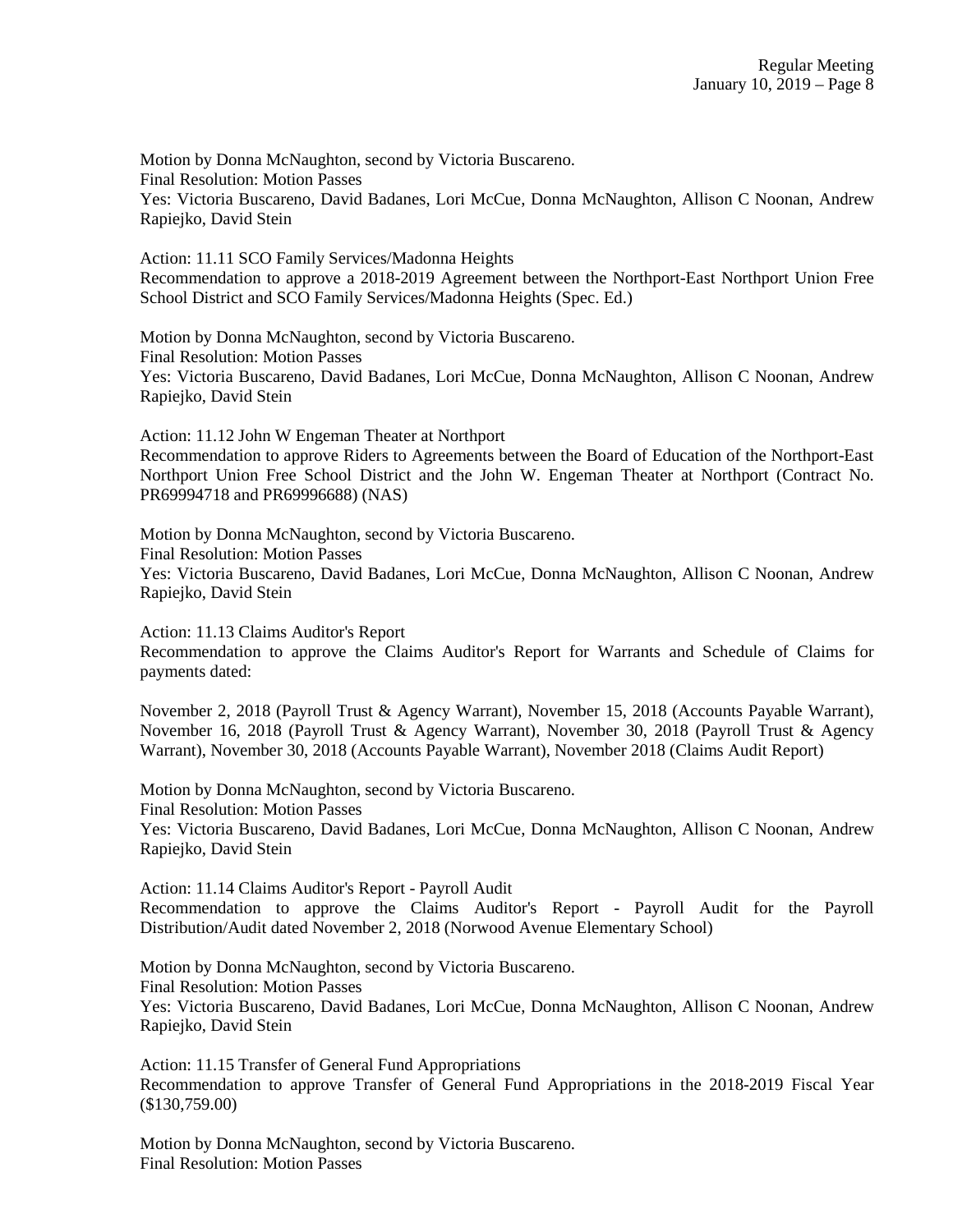Yes: Victoria Buscareno, David Badanes, Lori McCue, Donna McNaughton, Allison C Noonan, Andrew Rapiejko, David Stein

Action: 11.16 Transfer of Capital Fund Appropriations Recommendation to approve Transfer of Capital Fund Appropriations in the 2018-2019 Fiscal Year (\$15,885.00)

Motion by Donna McNaughton, second by Victoria Buscareno. Final Resolution: Motion Passes Yes: Victoria Buscareno, David Badanes, Lori McCue, Donna McNaughton, Allison C Noonan, Andrew Rapiejko, David Stein

Action: 11.17 Remy D'Esposito Recommendation to approve a Supplementary Education Services Agreement between the Northport-East Northport Union Free School District and Remy D'Esposito for Accompaniment for IB Music Students in the amount of \$1,125 (F&PA)

Motion by Donna McNaughton, second by Lori McCue. Final Resolution: Motion Passes Yes: Victoria Buscareno, David Badanes, Lori McCue, Donna McNaughton, Allison C Noonan, Andrew Rapiejko, David Stein

Action: 11.18 Western Suffolk BOCES Multi-Year Lease Recommendation to approve a Multi-Year Lease with Western Suffolk BOCES financing under CO-SER A501.020 for Chromebooks Purchase

Motion by Donna McNaughton, second by Victoria Buscareno. Final Resolution: Motion Passes Yes: Victoria Buscareno, David Badanes, Lori McCue, Donna McNaughton, Allison C Noonan, Andrew Rapiejko, David Stein

Action: 11.19 Western Suffolk BOCES Multi-Year Lease Recommendation to approve a Multi-Year Lease with Western Suffolk BOCES financing under Co-SER A501.020 for Copiers

Motion by Donna McNaughton, second by Victoria Buscareno. Final Resolution: Motion Passes Yes: Victoria Buscareno, David Badanes, Lori McCue, Donna McNaughton, Allison C Noonan, Andrew Rapiejko, David Stein

# **12. SUPERINTENDENT'S REPORT - FOR INFORMATION ONLY**

Information: 12.01 Schedule H - Use of Facilities

### **13. UNFINISHED BUSINESS**

#### **14. NEW BUSINESS**

**15. ADJOURNMENT** - Board policy requires adjournment by 10:30 pm, unless meeting is extended by vote.

Action: 15.01 Adjournment